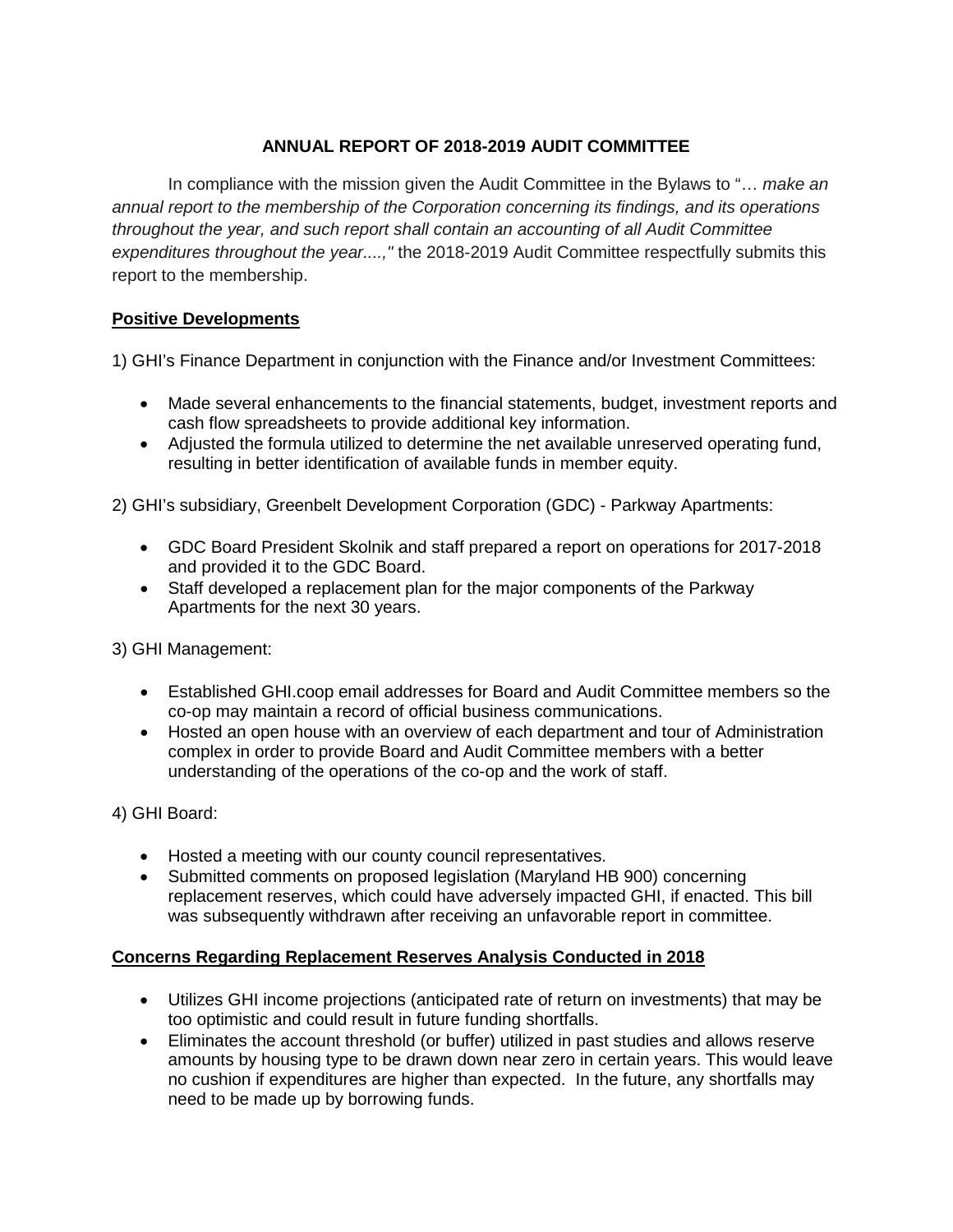• Funds rehabilitation of existing water supply lines utilizing spray epoxy lining rather than complete replacement. The Water and Sewer Pipe Replacement Task Force expressed possible concerns regarding the safety of this approach which should be explored further.

#### **Recommendations to the Board: Opportunities for Improvements**

1) Investments:

• The Board should engage an independent investment advisor (on either a one-time or ongoing basis) to provide professional advice to the Board regarding GHI's investment policy and investment decisions, rather than delegating investment decisions to a volunteer committee whose members may or may not have professional expertise.

2) Revenue Generation/Subsidiary Corporation(s):

- The Board should seek professional advice to develop a sound methodology, using business best practices, to evaluate future revenue opportunities.
- The Board should seek legal guidance regarding (i) the appropriate separation required between GHI, a not-for-profit corporation, and its for-profit subsidiary, GDC; (ii) to develop a written agreement outlining the services GHI provides GDC and fees paid by GDC for those services; and (iii) to update the GDC Bylaws.

3) Finance Committee:

- The Board should seek to expand the membership of this committee in order to encourage new ideas and gain a wider range of input.
- The Board should request that the committee seek a broad range of funding opportunities (e.g., grants, tax credits) for capital improvements to the GDC-owned apartments.

4) Operating Surpluses:

• The Board should reinstate the practice, discontinued in 2014, of considering, each year, how operating surpluses from the prior year should be allocated. Such allocation should be made in accordance with the GHI Bylaws.

5) Contingency Reserve Funds:

• The Board should consider a policy change so that future contingency reserve funds may only be expended when there are no unallocated operating surpluses available from a prior year. (In 2017-2018, masonry and frame contingency reserve funds were expended to fund asbestos remediation when there were operating surpluses available from prior years.)

6) Board Strategic Planning Session:

• An idea has been proposed that the next strategic planning session should be held as part of a weekend retreat. The Audit Committee recommends that strategic planning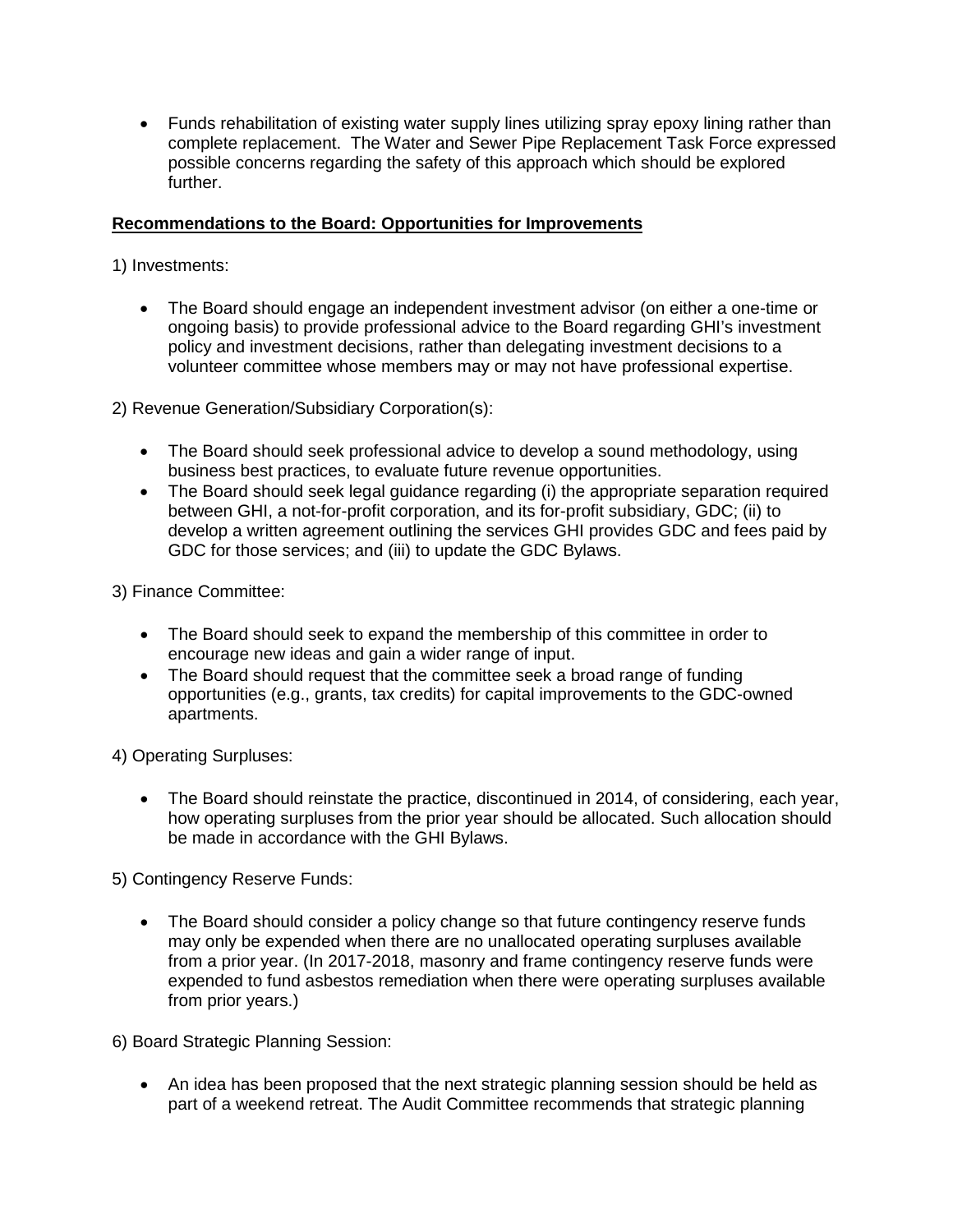sessions be held in a location readily accessible by the membership, so that members may attend and make comments in accordance with Maryland state law.

# **2018-2019 Audit Committee Actions**:

- Drafted and adopted an Audit Committee ethics policy
- Reviewed legal opinions on several topics
- Reviewed the 1958 agreement between the City, GHI and WSSC, and prepared a memorandum of key questions for consideration at the Board worksession concerning WSSC negotiations
- Reviewed financial statements and investment reports created by staff
- Reviewed the replacement reserves analysis
- Reviewed the 2019 budget and participated in Board discussions prior to adoption
- Conducted a conference call with the external financial auditing firm to discuss information to be covered in the audit. (Note: The audit was not complete when this report was prepared.)
- Made recommendations to the Board of Directors regarding:
	- o The remediation and storm water management system of GHI's former landfill site
	- o The terms and conditions of the Solar Power Purchase Agreement for the solar array at the Administration complex
	- o The selection of an external auditing firm
	- o The status of a Director who requested a leave of absence
	- o Requesting clarification regarding the number of membership votes required under the Bylaws to sell real property

The Board considered and adopted several of the recommendations.

## **2018-2019 Audit Committee Activities**:

Audit Committee members attended meetings including:

- All regular and executive session meetings of the Boards of Directors of GHI and its subsidiary, Greenbelt Development Corporation (GDC)
- Complaint panel meetings, informal hearings, formal hearings and special membership meeting
- Worksessions of the Board of Directors covering the following topics: WSSC; Jt. Meeting with Audit Committee; Replacement Reserve Study; Zoning Rewrite Neighborhood Conservation Overlay Zone; Communications; and the General Manager's evaluation
- Strategic planning sessions for GHI and GDC
- Board training presented by GHI's attorney
- Financial training led by Finance Department
- Committee training led by staff and Board members
- GHI townhall meetings